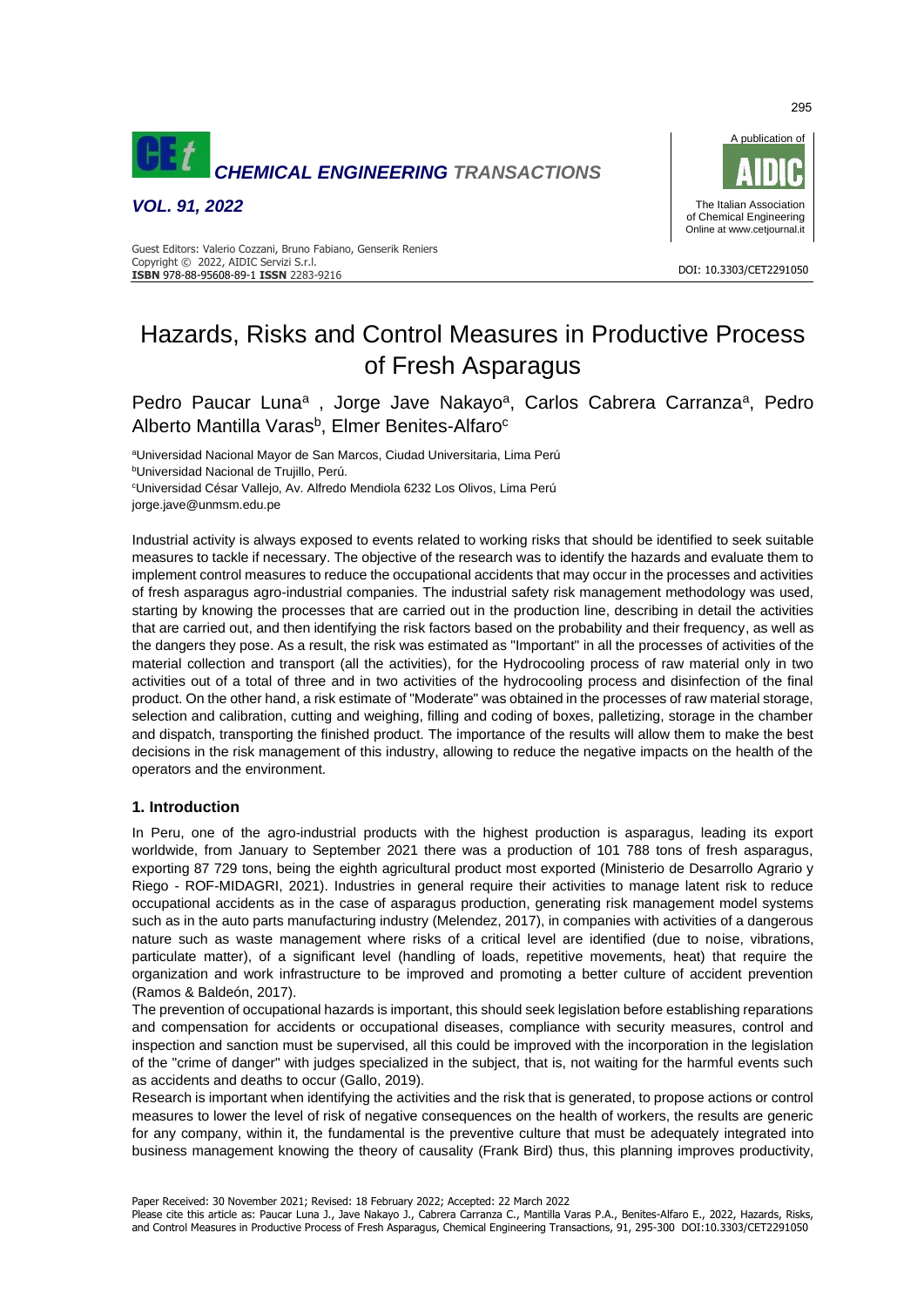there will be an economic improvement of the company and a better management of prevention of occupational risks (Fernández, 2019)

# **2. Methodology**

### **2.1 Stages of the fresh asparagus process**

The methodology of an industrial safety management system was established in a fresh asparagus processing plant where the set of operational activities observed in Figure 1 is followed.



*Figure 1 Process diagram of fresh asparagus processing.*

# **2.2 Methodology for hazard identification, risk assessment and control measures**

The risk identification was made using the risk matrix proposed by Ministerial Resolution No. 050-2013-TR through the formats that indicate the minimum mandatory registration information of the Occupational Health and Safety Management System, as well as the International Labour Organization (2020).

To determine the risk of the process activities in the asparagus production company, (taking account the aforementioned peruviana standard) the combination between the probability of occurrence of a dangerous event and the magnitude of its consequences (severity) was taken into account. See Eq (1)

 $Risk(R) = Probability(P)$  x Severity (S) Eq (1)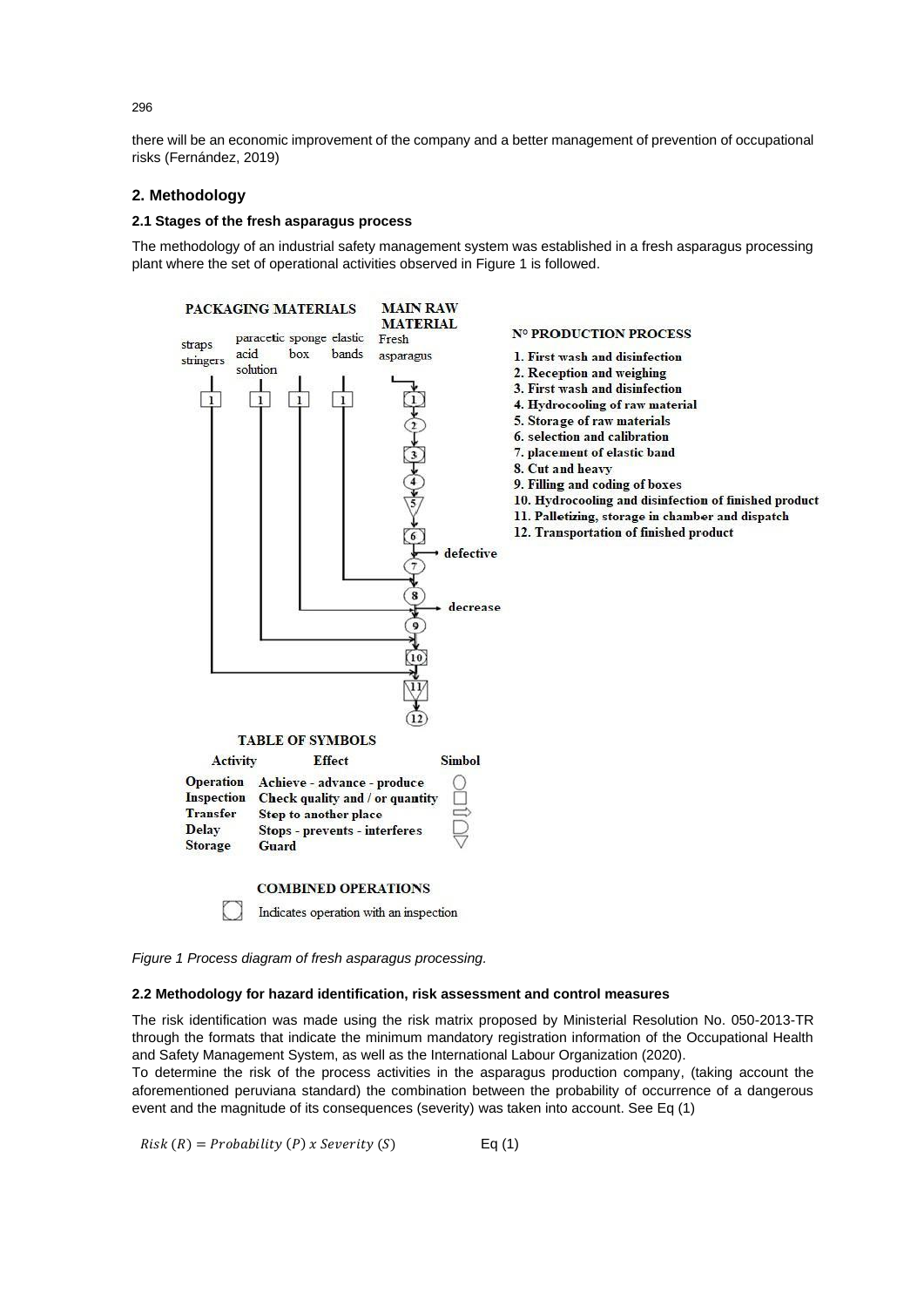Where:  $P = A + C + D$ 

A: Number of exposed people B: Existing procedures C: Training D: Exposure frequency

The determination of the Probability and Severity in occupational accidents in the asparagus production company, took into account the considerations indicated by the standard, see Table 1.

*Table 1: Indicators to determine Probability and Severity*

|                                   | Determination Severity (S)                                                       |                                             |                                     |                                         |
|-----------------------------------|----------------------------------------------------------------------------------|---------------------------------------------|-------------------------------------|-----------------------------------------|
| Index of<br>exposed<br>people (A) | Index of existing<br>procedures (B)                                              | Index of training (C)                       | Index of<br>exposure to risk<br>(D) | (consequences)                          |
| 3                                 | There are<br>procedures, they<br>are sufficient and                              | Trained personnel<br>know the dangers       | At least once a<br>year.            | Injury without disability (S)           |
|                                   | satisfactory.                                                                    | and prevent them                            | Sporadically                        | Discomfort (SO)                         |
| 12                                | There are partial<br>procedures, they<br>are not sufficient<br>and satisfactory. | Partially trained<br>personnel, know the    | At least once a<br>month.           | Injury with temporary<br>disability (S) |
|                                   |                                                                                  | danger, but do not<br>take control actions. | Eventually.                         | Irreversible damage to<br>health.       |
| More than 12 They do not exist    |                                                                                  | Untrained personnel<br>do not take control  | At least once a<br>dav              | Injury with permanent<br>disability (S) |
|                                   |                                                                                  | actions.                                    | Permanently                         | Irreversible damage to<br>health        |

Source: RM N°050-2013-TR

For the assessment and estimation of the degree of risk, Table 2 was considered, which allows use colors to label the risk of the activities (green, yellow and red).

*Table 2: Risk estimation*

| Score     | Degree of risk   | Background color |
|-----------|------------------|------------------|
| $0 - 4$   | Trivial (TR)     | Green            |
| $5 - 8$   | Tolerable (TO)   | Green            |
| $9 - 16$  | Moderate (M)     | Yellow           |
| $17 - 21$ | Important (IM)   | Yellow           |
| $25 - 36$ | Intolerable (IT) | Red              |

Source: RM N°050-2013-TR

To present the industrial safety risk management matrix of the processes of an industry in the production of asparagus and taking into account the estimation, level and risk classification of the activities, control measures were proposed, as detailed in the results.

The study was carried out involving 110 workers who worked 784 hours of work in total.

# **3. Results and discussion**

Following the methodology for each process, the hazards were identified, the risks were evaluated and control measures were proposed, which are indicated in the corresponding Tables. The activities that were trivial, tolerable and moderate only indicate the global result; however, for the activities that resulted as an "IMPORTANT" risk, the evaluations and control measures for industrial safety risks are presented.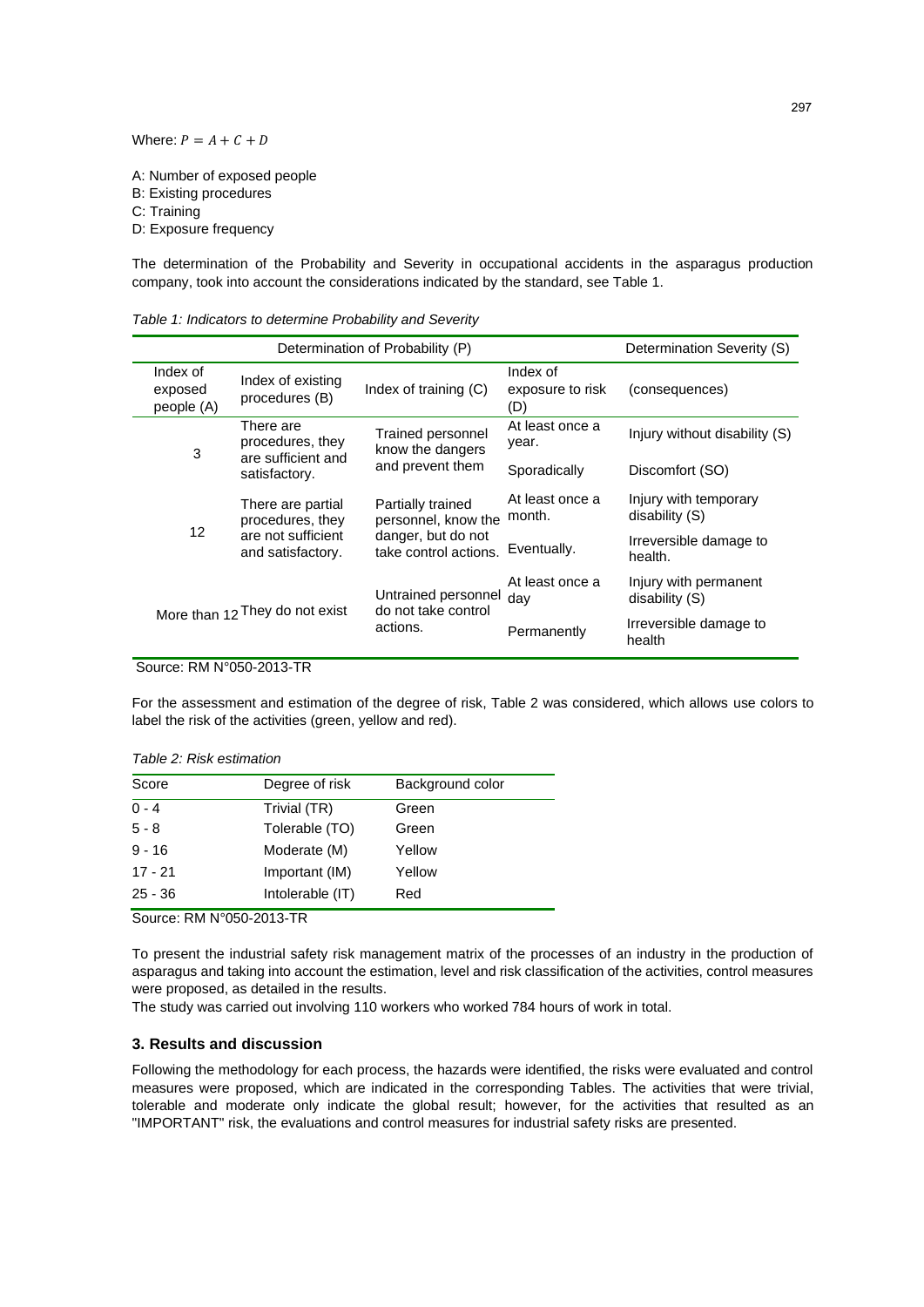# **3.1 Process: First wash and disinfection**

Four activities with risk of "Important" level were determined, see Table 3. In this stage there are activities of use of disinfectants, and if they do not have the protection and training measures, unfortunate work accidents can occur, also control measures must be implemented within the framework of the security legislation approaches of each country such as the SEVESO Directive and the implementation of the risk-based inspection (RBI) approach, (Bragatto, et al., 2020).

| Activity                                              | Identified<br>Hazards                                                                             | <b>Risk</b>                                                           | P            | S | $\mathsf{R}$ | <b>Risk</b><br>classification measures | Control                                                               |
|-------------------------------------------------------|---------------------------------------------------------------------------------------------------|-----------------------------------------------------------------------|--------------|---|--------------|----------------------------------------|-----------------------------------------------------------------------|
| of<br>the<br>Preparation<br>disinfectant<br>detergent | The cold, the<br>water, the<br>detergent                                                          | Mechanical,<br>chemical,<br>ergonomic, facilities.<br>physicochemical | 8            | 3 | 24           | Important<br>(IM)                      | Use of EPP,<br>MSDS sheet.<br>training                                |
| Place the crates in<br>the disinfection tubs          | The cold, the<br>water, the<br>crates, the<br>weight, the<br>detergent.                           | Mechanical,<br>physical, chemical,<br>ergonomic,<br>physicochemical.  | 8            | 3 | 24           | Important<br>(IM)                      | Use of EPP,<br>check list of<br>equipment,<br>training                |
| Manual cleaning of<br>shoots in the tub               | The cold, the<br>water, the<br>crates, the<br>weight, the<br>detergent.                           | Mechanical,<br>physical, chemical,<br>ergonomic,<br>physicochemical   | 8            | 3 | 24           | Important<br>(IM)                      | Use of EPP.<br>MSDS sheet,<br>check list of<br>equipment,<br>training |
| the crates<br>Remove<br>from the disinfection<br>tub  | The crates, the Mechanical,<br>weight, the<br>height, the<br>hydraulic<br>forklift, the<br>floor. | physical,<br>chemical,<br>ergonomic, facilities,<br>physicochemical   | $\mathsf{R}$ | 3 | 24           | Important<br>(IM)                      | Use of EPP,<br>signaling                                              |

*Table 3: Industrial safety risk management matrix for washing and disinfection*

### **3.2 Process: Hydrocooling of raw material**

For the Raw Material Hydrocooling Process, activities with 2 important risks and 1 moderate were found, See Table 4. In this stage, activities with electrical and physicochemical risks are carried out; so, in addition to the control measures indicated in Table 4, Automatic control equipment can be implemented to obtain information on dangerous levels of chemicals (Periolatto et al., 2020)

| Activity                                                      | Identified hazards                                       | <b>Risk</b>                                    | P S R |   | <b>Risk</b><br>classification | Control measures                                                                             |
|---------------------------------------------------------------|----------------------------------------------------------|------------------------------------------------|-------|---|-------------------------------|----------------------------------------------------------------------------------------------|
| Preparation of<br>Hydrocooler                                 | Hydrocooler,<br>electrical system.                       | Electric                                       | 8     | 3 | 24 Important (IM)             | Check list of<br>equipment, training.<br>Fire protection<br>system, use of EPP,<br>training. |
| Preparation of the<br>chlorine solution                       | The chlorine<br>solution, the cold,<br>the weight.       | Physical,<br>chemical,<br>physico-<br>chemical | 8     |   | 3 24 Important (IM)           | MSDS sheet, Use of<br>EPP, training.                                                         |
| Stowage of loads on weight, the height,<br>plastic stretchers | The crates, the<br>the hydraulic forklift,<br>the floor. | Physical,<br>ergonomic,<br>facilities          | 8     |   | 3 24 Moderate IM)             | Use of EPP.<br>signaling.                                                                    |

*Table 4: Industrial safety risk management matrix for raw material hydrocooling*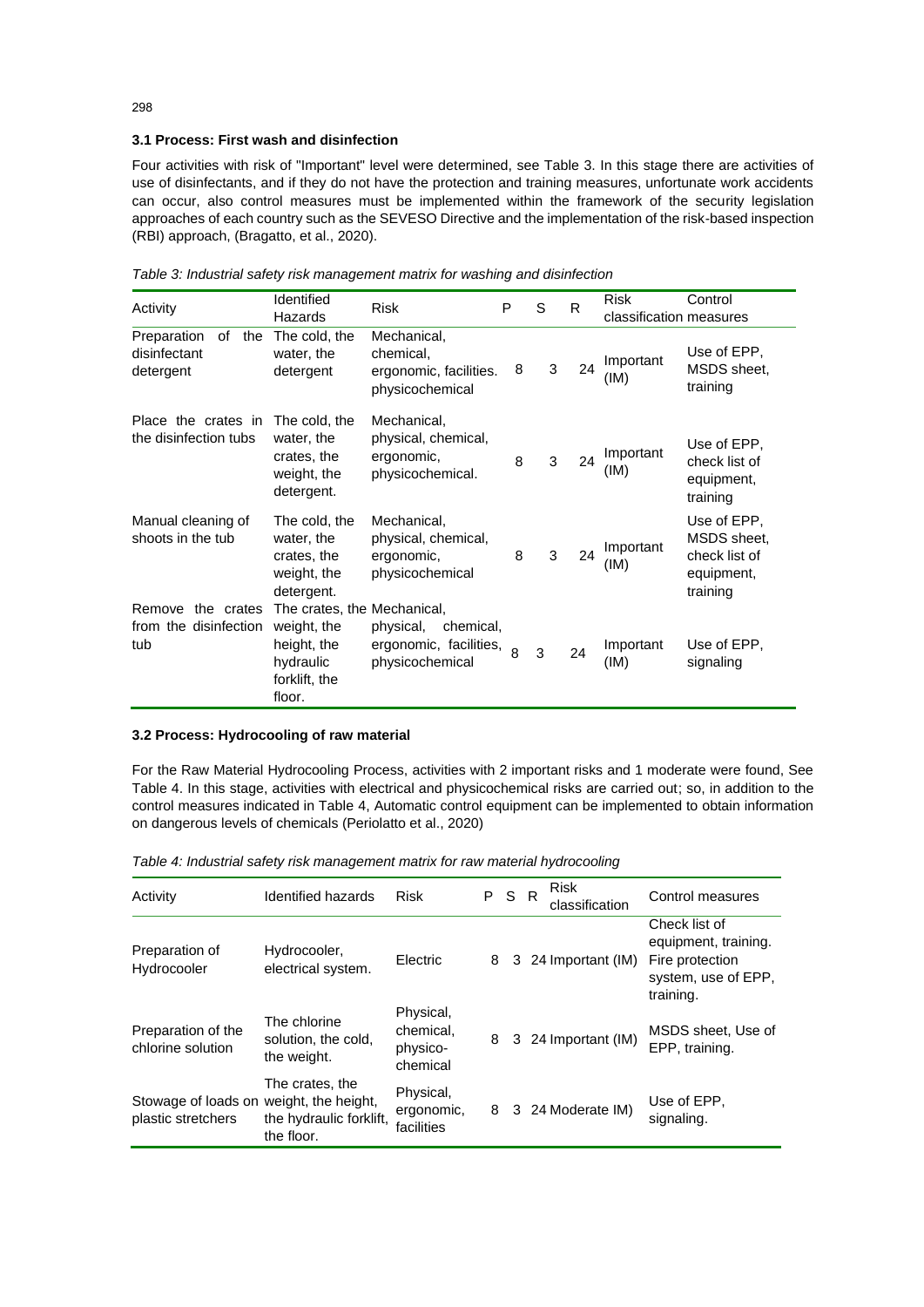### **3.3 Process: Hydrocooling and disinfection of the finished product**

For the process of hydrocooling and disinfection of the finished product, 2 important risks and 1 tolerable risk were identified (see Table 5). These risks could be reduced if it is possible to identify all of them, so it is possible to resort to the various ways of locating them and evaluating these occupational risks from the occupational, health and safety point of view, with methods of a single expert, but undoubtedly, the ones made by multiple attribute decision are the most efficient, such as the Bayesian Best-Worst Method (Bayesian BWM) and VIseKriterijumska Optimizacija I Kompromisno Resenje (VIKOR), (Ak et al., 2022).

*Table 5: Industrial safety risk management matrix for hydrocooling and disinfection of finished product*

| Activity                                      | Identified hazards                                          | <b>Risk</b>                                     | P S |             | R | <b>Risk</b><br>classification | Control measures                                                               |
|-----------------------------------------------|-------------------------------------------------------------|-------------------------------------------------|-----|-------------|---|-------------------------------|--------------------------------------------------------------------------------|
| <b>Placing boxes</b><br>in the<br>Hydrocooler | The cold, the weight,<br>the floor, the<br>hydraulic truck. | Electric.                                       | 8   |             |   | 3 24 Important (IM)           | Check list of<br>equipment, use of EPP,<br>training. Order and<br>cleanliness. |
| Equipment<br>monitoring                       | The cold, the weight,<br>the floor, the<br>hydraulic truck. | Physical,<br>chemical.<br>physico-<br>chemical. | 8   | $\mathbf 1$ |   | 8 Tolerable (TO)              | Check list of<br>equipment, use of EPP,<br>training. Order and<br>cleanliness. |
| Hydrocooler<br>Water Change                   | The cold, the weight,<br>the floor, the<br>hydraulic truck. | Physical,<br>ergonomic,<br>facilities.          | 8   |             |   | 3 24 Important (IM)           | Check list of<br>equipment, use of EPP,<br>training. Order and<br>cleanliness. |

# **3.4 Overall results of trivial, tolerable and moderate processes**

- Collection and transportation of raw material: 4 moderate risks
- Reception and weigh-in: 3 moderate risk activities
- Raw material storage: 1 tolerable risk and 2 moderates.
- Selection and calibration: 1 tolerable risk and 2 moderate
- Linked: 1 tolerable risk and 2 moderates
- Filling and coding of boxes: 1 tolerable risk and 1 moderate.
- Palletizing, cold room storage and dispatch: 7 moderate risks.
- Transportation of finished product: 1 tolerable and 1 moderate.

### **3.5 Average risk of production processes**

In summary, Table 6 shows the average risks for each production process in an asparagus production plant. The results statistically show a mean of 15.33, corresponding to a "Moderate" risk, a maximum of 24 for an "Important" risk and a minimum of 8 for a "Tolerable" risk with a standard deviation of 4.4586.

*Table 6: Average, percentage and risk classification of production processes*

| $N^{\circ}$ | <b>Production process</b>                 |                     | $%$ of risk | <b>Risk</b>    |
|-------------|-------------------------------------------|---------------------|-------------|----------------|
|             |                                           | <b>Risk Average</b> |             | classification |
|             | Collect and transport of raw materials    | 18                  | 50.00%      | Important (IM) |
| 2           | Reception and weighing                    | 13                  | 36.11%      | Moderate (M)   |
| 3           | First wash and disinfection               | 24                  | 66.67%      | Important (IM) |
| 4           | Hydrocooling of raw material              | 21                  | 58.33%      | Important (IM) |
| 5           | Raw material storage                      | 13                  | 36.11%      | Moderate (M)   |
| 6           | Selection and calibration                 | 14                  | 38.89%      | Moderate (M)   |
|             | Bound                                     | 8                   | 22.22%      | Tolerable (to) |
| 8           | Cut and weigh                             | 16                  | 44.44%      | Moderate (M)   |
| 9           | Box filling and coding.                   | 12                  | 33.33%      | Moderate (M)   |
| 10          | Hydrocooling and disinfection of finished | 19                  | 52.78%      | Important (IM) |
|             | product                                   |                     |             |                |
| 11          | Palletizing, chamber storage, dispatch    | 14                  | 38.89%      | Moderate (M)   |
| 12          | Finished product transportation           | 12                  | 33.33%      | Moderate (M)   |